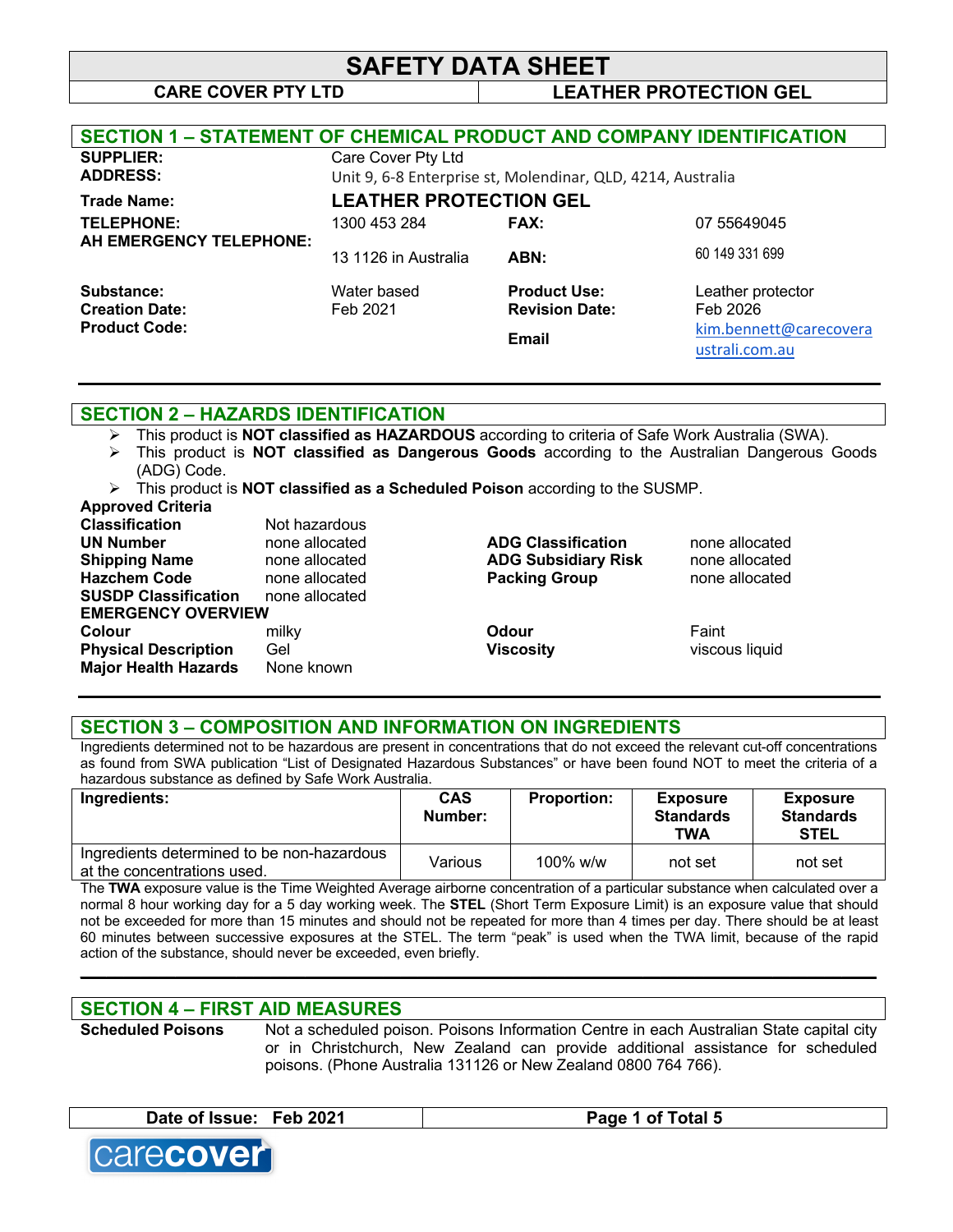| <b>SAFETY DATA SHEET</b>                           |                                                  |                                                                                       |
|----------------------------------------------------|--------------------------------------------------|---------------------------------------------------------------------------------------|
|                                                    | <b>CARE COVER PTY LTD</b>                        | <b>LEATHER PROTECTION GEL</b>                                                         |
| <b>First Aid Facilities</b><br><b>Skin contact</b> | Normal washroom facilities.<br>redness develops. | Wash skin with water. Seek medical advice (e.g. doctor) if any irritation, burning or |

| Eye contact               | Immediately irrigate with water for at least 20 minutes. Eyelids to be held open. Seek                                                   |
|---------------------------|------------------------------------------------------------------------------------------------------------------------------------------|
|                           | medical advice (e.g. ophthalmologist) if any irritation persists.                                                                        |
| Ingestion                 | Do NOT induce vomiting. Rinse mouth thoroughly with water immediately. Give water to                                                     |
|                           | drink. If vomiting occurs, give further water to achieve effective dilution. Seek medical                                                |
|                           | advice (e.g. doctor).                                                                                                                    |
| <b>Inhalation</b>         | Remove victim to fresh air away from exposure - avoid becoming a casualty. Seek<br>medical advice (e.g. doctor) if any symptoms persist. |
| <b>Advice to Doctor</b>   | Treat symptomatically. All treatments should be based on observed signs and symptoms<br>of distress of the patient.                      |
| <b>Aggravated Medical</b> |                                                                                                                                          |

## **SECTION 5 – FIRE FIGHTING MEASURES**

**Conditions** None known.

| <b>Fire and Explosion</b>  |                                                                                                                                                                                                                                    |
|----------------------------|------------------------------------------------------------------------------------------------------------------------------------------------------------------------------------------------------------------------------------|
| Hazards                    | Water based. Not combustible - if involved in a fire, may emit toxic fumes.                                                                                                                                                        |
| <b>Extinguishing Media</b> | Use an extinguishing media suitable for surrounding fires.                                                                                                                                                                         |
| <b>Fire Fighting</b>       | Keep containers exposed to extreme heat cool with water spray. Fire fighters to wear<br>self-contained breathing apparatus if risk of exposure to products of combustion or<br>decomposition. Evacuate area - move upwind of fire. |
| <b>Flash Point</b>         | Not combustible                                                                                                                                                                                                                    |

## **SECTION 6 – ACCIDENTAL RELEASE MEASURES**

**Occupational Release** Minor spills do not normally need any special clean-up measures - simply rinse with water. In the event of a major spill, prevent spillage from entering drains or water courses. For large spills, or tank rupture, stop leak if safe to do so. Wear appropriate protective equipment as in section 8 below to prevent skin and eye contamination. Spilt material may result in a slip hazard and should be absorbed into dry, inert material (e.g. sand, earth or vermiculite), which then can be put into appropriately labelled drums for disposal by an approved agent according to local conditions. Residual deposits will remain slippery. Wash area down with excess water. If contamination of sewers or waterways has occurred advise the local emergency services. In the event of a large spillage notify the local environment protection authority or emergency services.

## **SECTION 7 – HANDLING AND STORAGE**

| <b>Handling</b> | Avoid contact with incompatible materials. When handling, DO NOT eat, drink or smoke.                                                                                                       |
|-----------------|---------------------------------------------------------------------------------------------------------------------------------------------------------------------------------------------|
|                 | Keep containers closed. Avoid physical damage to containers. As with any chemical                                                                                                           |
|                 | product, wash hands with water after handling.                                                                                                                                              |
| <b>Storage</b>  | Store in a cool, dry, place with good ventilation. Avoid storing in aluminum and light alloy<br>containers. Store away from incompatible materials (Section 10). Keep containers<br>closed. |



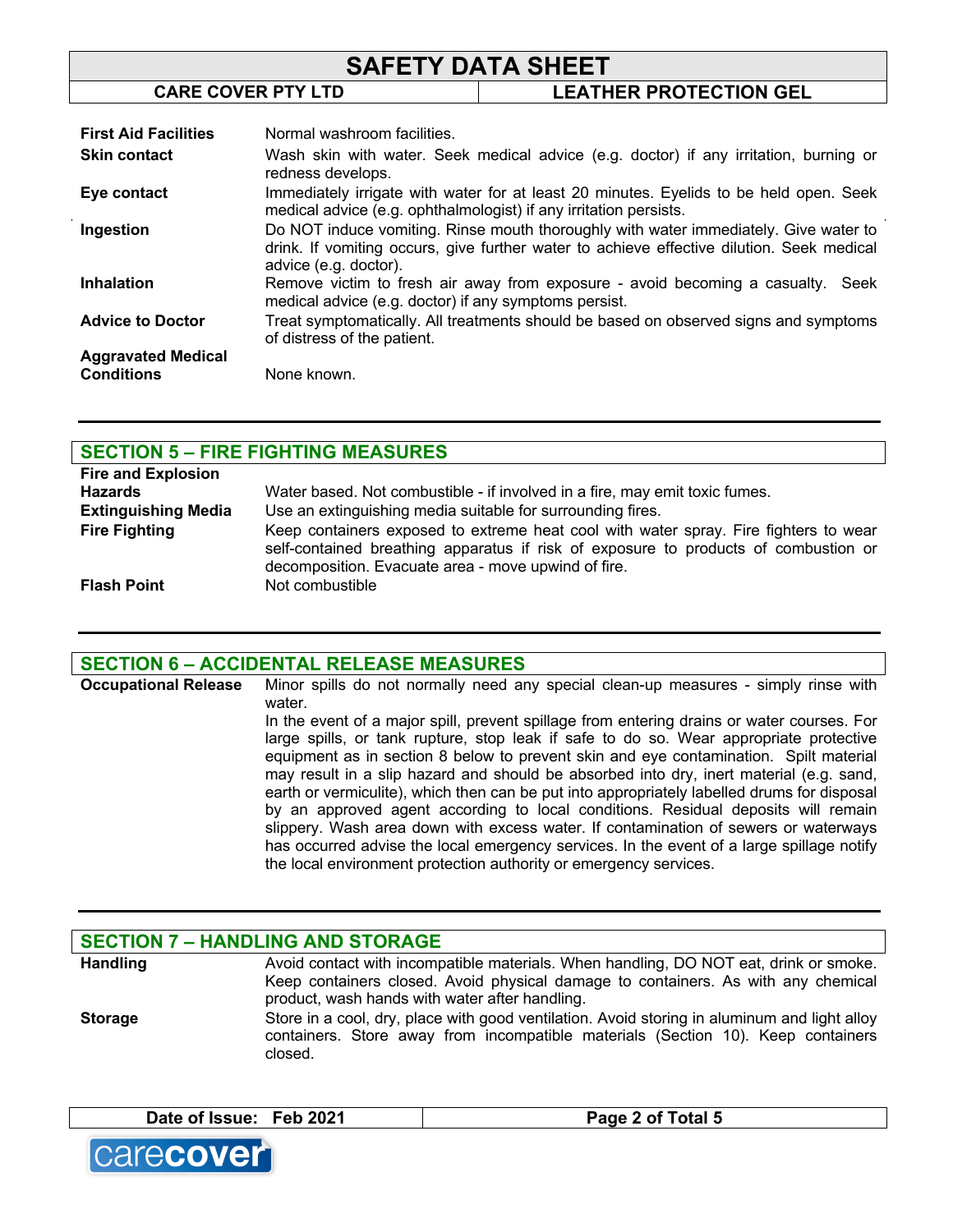# **SAFETY DATA SHEET**<br>CARE COVER PTY LTD LEATHER PROTECTION GEL

|                                                | <b>SECTION 8 - EXPOSURE CONTROLS AND PERSONAL PROTECTION</b>                                                                                                                                                                                                                                                                                                                                |
|------------------------------------------------|---------------------------------------------------------------------------------------------------------------------------------------------------------------------------------------------------------------------------------------------------------------------------------------------------------------------------------------------------------------------------------------------|
| <b>Exposure Limits</b>                         | National Occupational Exposure Limits, as published by Safe Work Australia:                                                                                                                                                                                                                                                                                                                 |
|                                                | Time-weighted Average (TWA): None established for specific product.                                                                                                                                                                                                                                                                                                                         |
|                                                | See SECTION 3 for Exposure Limits of individual ingredients.                                                                                                                                                                                                                                                                                                                                |
|                                                | Short Term Exposure Limit (STEL): None established for specific product.                                                                                                                                                                                                                                                                                                                    |
|                                                | See SECTION 3 for Exposure Limits of individual ingredients.                                                                                                                                                                                                                                                                                                                                |
| <b>Biological Limit Value</b>                  | None established for product.                                                                                                                                                                                                                                                                                                                                                               |
| <b>Engineering Controls</b>                    | None required.                                                                                                                                                                                                                                                                                                                                                                              |
| <b>Personal Protective</b><br><b>Equipment</b> | This product is a household cleaning product for leather and is not classified as<br>hazardous according to the criteria of Safe Work Australia.                                                                                                                                                                                                                                            |
|                                                | Use good occupational work practice. The use of protective clothing and equipment<br>depends upon the degree and nature of exposure. Final choice of appropriate protection<br>will vary according to individual circumstances i.e. methods of handling or engineering<br>controls and according to risk assessments undertaken. The following protective<br>equipment should be available; |
| <b>Eye Protection</b>                          | Generally not required to handle the product as per label directions.                                                                                                                                                                                                                                                                                                                       |
|                                                | The use of safety glasses with side shield protection, goggles or face shield is<br>recommended to handle in quantity, cleaning up spills, decanting, etc. Contact lenses<br>pose a special hazard; soft lenses may absorb irritants and all lenses concentrate them.                                                                                                                       |
| <b>Skin Protection</b>                         | Generally not required to handle the product as per label directions.                                                                                                                                                                                                                                                                                                                       |
|                                                | Overalls, work boots and elbow length gloves (as per AS/NZS 2161, or as recommended<br>by supplier) are recommended for handling the concentrated product in quantity,<br>cleaning up spills, decanting, etc.                                                                                                                                                                               |
| <b>Protective Material</b>                     | Material suitable for detergent contact - Butyl rubber, Natural Latex, Neoprene, PVC,                                                                                                                                                                                                                                                                                                       |
| <b>Types</b>                                   | and Nitrile.                                                                                                                                                                                                                                                                                                                                                                                |
| <b>Respirator</b>                              | Generally not required to handle the product as per label directions.                                                                                                                                                                                                                                                                                                                       |
|                                                |                                                                                                                                                                                                                                                                                                                                                                                             |
|                                                |                                                                                                                                                                                                                                                                                                                                                                                             |
| CECTION 0                                      | DUVCICAL AND CUEMICAL DDODEDTIEC                                                                                                                                                                                                                                                                                                                                                            |

## **SECTION 9 – PHYSICAL AND CHEMICAL PROPERTIES**

| <b>Physical State</b>   | Viscous liquid/gel          | Colour                          | milky               |
|-------------------------|-----------------------------|---------------------------------|---------------------|
| Odour                   | faint odour                 | <b>Specific Gravity</b>         | 0.99 - 1.01 @ 25 °C |
| <b>Boiling Point</b>    | Approximately<br>100 °C     | <b>Freezing Point</b>           | Approximately 0 °C  |
| <b>Vapour Pressure</b>  | Not available               | <b>Vapour Density</b>           | Not available       |
| <b>Flash Point</b>      | $> 63$ °C (not flammable)   | <b>Flammable Limits</b>         | Not applicable      |
| <b>Water Solubility</b> | Miscible in all proportions | рH                              | $6.0 - 8.0$ neat    |
| <b>Volatile Organic</b> |                             | <b>Coefficient of Water/Oil</b> |                     |
| <b>Compounds (VOC)</b>  | $0\%$ v/v                   | <b>Distribution</b>             | Not available       |
| <b>Viscosity</b>        | Not available               | <b>Odour Threshold</b>          | Not available       |
| <b>Evaporation Rate</b> | Not available               | <b>Per Cent Volatile</b>        | Ca 90 % v/v         |
|                         |                             |                                 |                     |

| <b>SECTION 10 - STABILITY AND REACTIVITY</b> |                                                                                  |  |
|----------------------------------------------|----------------------------------------------------------------------------------|--|
| <b>Chemical Stability</b>                    | Stable at normal temperatures and pressure.                                      |  |
| <b>Conditions to Avoid</b>                   | None known.                                                                      |  |
| <b>Incompatible Materials</b>                | None known.                                                                      |  |
| <b>Hazardous</b>                             | Product can decompose on combustion to form Carbon Monoxide, Carbon Dioxide, and |  |
| <b>Decomposition</b>                         | other possibly toxic gases and vapors.                                           |  |
| <b>Hazardous Reactions</b>                   | None known.                                                                      |  |





 $\overline{\phantom{a}}$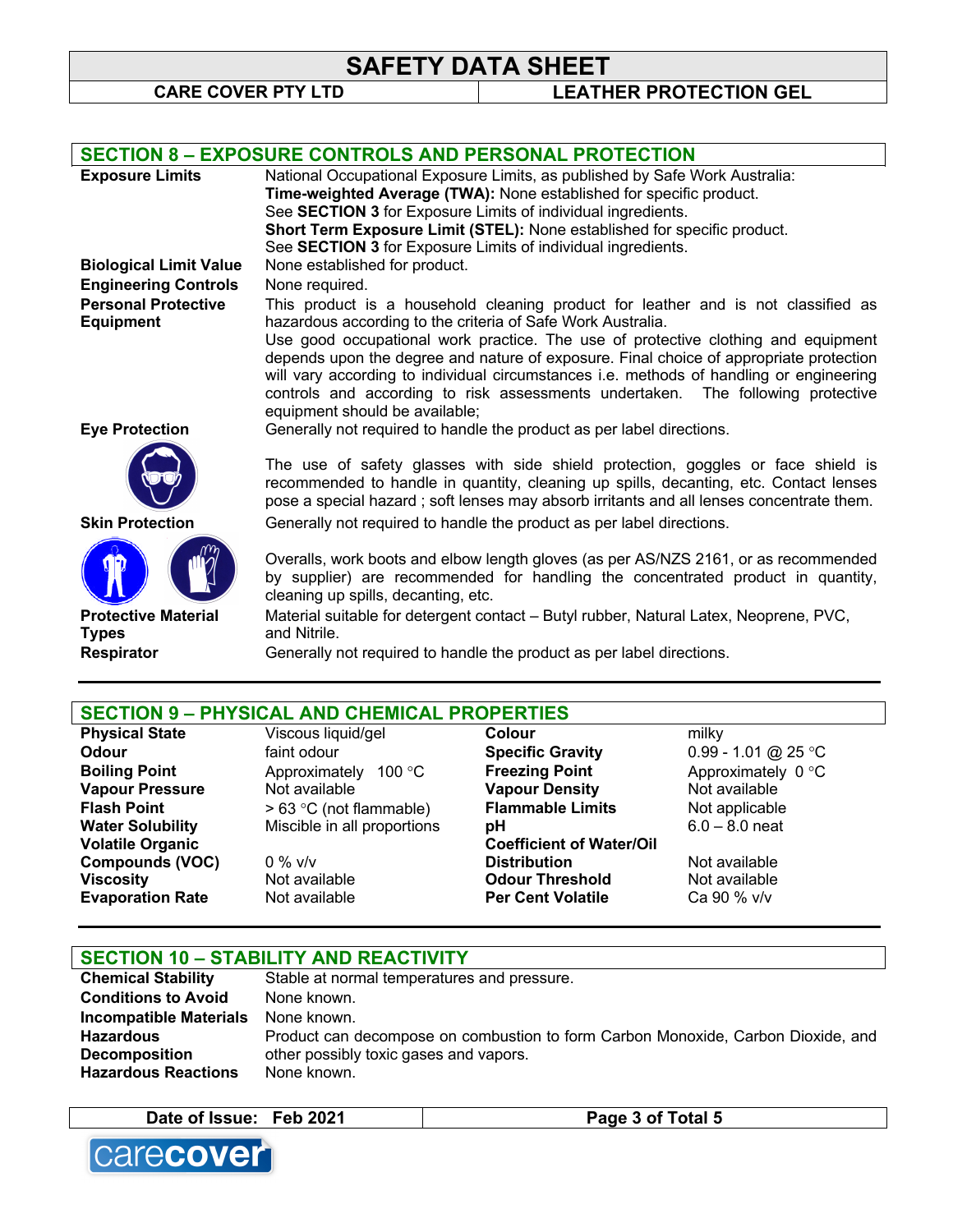# **SAFETY DATA SHEET**<br>CARE COVER PTY LTD LEATHER PROTECTION GEL

\_\_\_\_\_\_\_\_\_\_\_\_\_\_\_\_\_\_\_\_\_\_\_\_\_\_\_\_\_\_\_\_\_\_\_\_\_\_\_\_\_\_\_\_\_\_\_\_\_\_\_\_\_\_\_\_\_\_\_\_\_\_\_\_\_\_\_\_\_\_\_\_\_\_\_\_\_\_\_\_\_\_\_\_\_\_\_\_\_\_\_\_

|                           | <b>SECTION 11 - TOXICOLOGICAL INFORMATION</b>                                                           |  |  |
|---------------------------|---------------------------------------------------------------------------------------------------------|--|--|
|                           | <b>PRODUCT MIXTURE INFORMATION</b>                                                                      |  |  |
| <b>Local Effects</b>      | None known.                                                                                             |  |  |
| <b>Target Organs</b>      | None known.                                                                                             |  |  |
| POTENTIAL HEALTH EFFECTS  |                                                                                                         |  |  |
| Ingestion                 |                                                                                                         |  |  |
| short term exposure       | Low toxicity. Ingestion of large amounts may irritate the gastric tract causing nausea and<br>vomiting. |  |  |
| long term exposure        | No information available.                                                                               |  |  |
| <b>Skin contact</b>       |                                                                                                         |  |  |
| short term exposure       | Not a known skin irritant.                                                                              |  |  |
| long term exposure        | Prolonged and repeated skin contact with undiluted solutions may induce eczematoid<br>dermatitis.       |  |  |
| Eye contact               |                                                                                                         |  |  |
| short term exposure       | Eye contact may cause mild stinging, blurring, tearing.                                                 |  |  |
| long term exposure        | No information available.                                                                               |  |  |
| <b>Inhalation</b>         |                                                                                                         |  |  |
| short term exposure       | Not an inhalation hazard.                                                                               |  |  |
| long term exposure        | No information available.                                                                               |  |  |
| <b>Carcinogen Status</b>  |                                                                                                         |  |  |
| <b>SWA</b>                | No significant ingredient is classified as carcinogenic by SWA.                                         |  |  |
| <b>NTP</b>                | No significant ingredient is classified as carcinogenic by NTP.                                         |  |  |
| <b>IARC</b>               | No significant ingredient is classified as carcinogenic by IARC.                                        |  |  |
| <b>Medical conditions</b> |                                                                                                         |  |  |
| aggravated by exposure    | No information available.                                                                               |  |  |

# **SECTION 12 – ECOLOGICAL INFORMATION**

| <b>Fish toxicity</b>                  | None available for specific product.                                                                                                                                                                                                                               |
|---------------------------------------|--------------------------------------------------------------------------------------------------------------------------------------------------------------------------------------------------------------------------------------------------------------------|
| <b>Algae toxicity</b>                 | None available for specific product.                                                                                                                                                                                                                               |
| <b>Invertebrates toxicity</b>         | None available for specific product                                                                                                                                                                                                                                |
| <b>Toxicity to Bacteria</b>           | None available for specific product                                                                                                                                                                                                                                |
| <b>OECD Biological</b><br>degradation | According to NICNAS, the overall environmental hazard of the notified polymer can be<br>rated as low at the proposed level of import. No hydrocarbons or environmentally<br>hazardous components.                                                                  |
| General                               | Apply this product only as specified on the label. Product miscible in all proportions with<br>water. AS WITH ANY CHEMICAL PRODUCT, DO NOT DISCHARGE LARGE<br>QUANTITIES INTO DRAINS, WATERWAYS, SEWER OR ENVIRONMENT. Inform local<br>authorities if this occurs. |

| <b>SECTION 13 - DISPOSAL CONSIDERATIONS</b> |                                                                                                                                                                                                                                                                                                                                                                                                                                                                                       |  |
|---------------------------------------------|---------------------------------------------------------------------------------------------------------------------------------------------------------------------------------------------------------------------------------------------------------------------------------------------------------------------------------------------------------------------------------------------------------------------------------------------------------------------------------------|--|
| <b>Disposal</b>                             | The small quantities contained in wash solutions (when used as directed) can generally<br>be handled by conventional sewage systems, septics, and grey water systems. To<br>dispose of quantities of undiluted product, refer to State Land Waste Management<br>Authority. Transfer product residues to a labelled, sealed container for disposal or<br>recovery. Waste disposal must be by an accredited contractor. As with any chemical, do<br>not put down the drain in quantity. |  |





 $\Box$